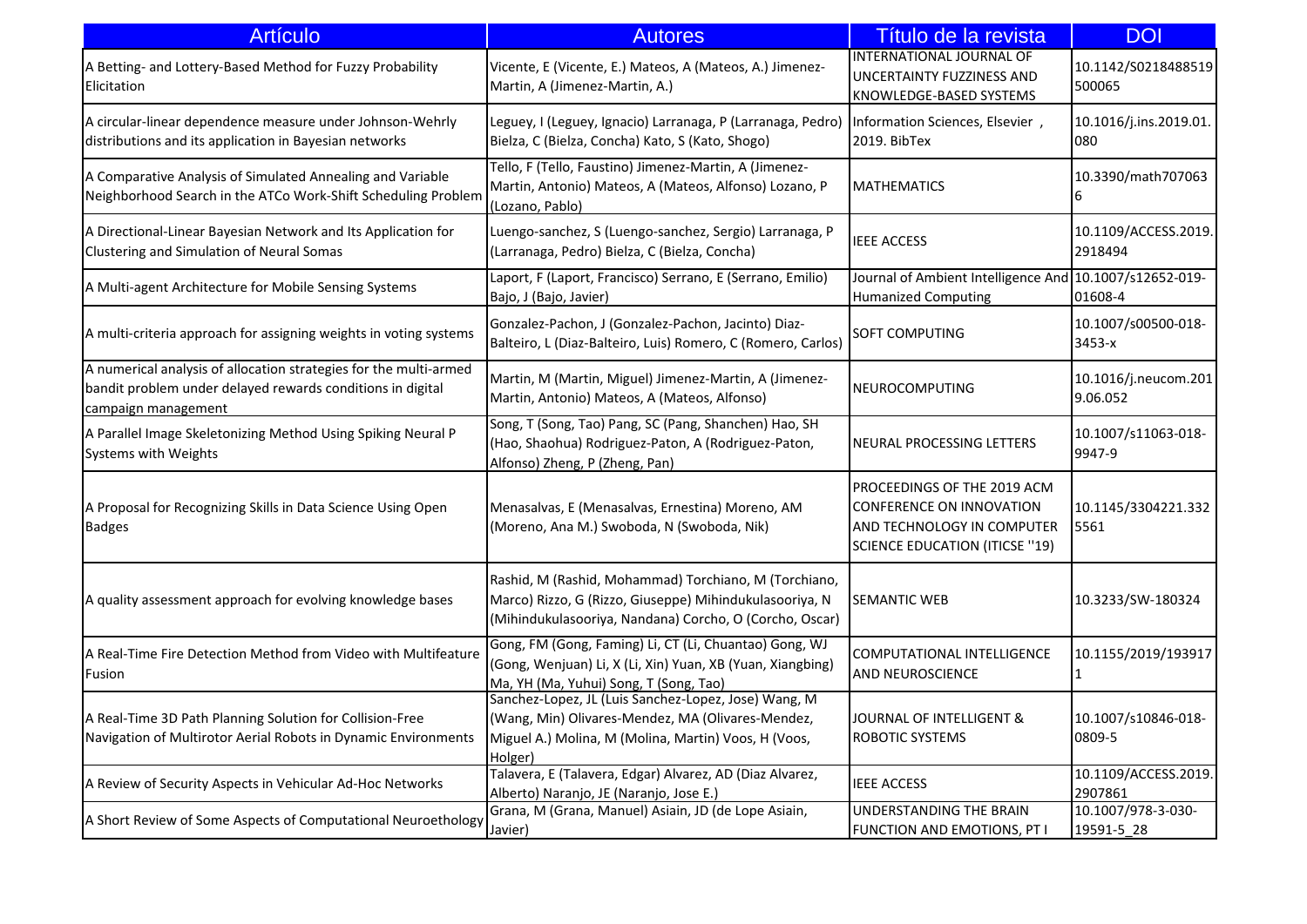| A Spectral Rotation Method with Triplet Periodicity Property for<br><b>Planted Motif Finding Problems</b>                                                                             | Wang, X (Wang, Xun) Wang, SD (Wang, Shudong) Song, T<br>(Song, Tao)                                                                                                                                                                                                                                                                                                                                                                                                                                                                                                                                                                                                | <b>COMBINATORIAL CHEMISTRY &amp;</b><br><b>HIGH THROUGHPUT SCREENING</b>                                                                                                                                    | 10.2174/1386207322<br>666191129112433 |
|---------------------------------------------------------------------------------------------------------------------------------------------------------------------------------------|--------------------------------------------------------------------------------------------------------------------------------------------------------------------------------------------------------------------------------------------------------------------------------------------------------------------------------------------------------------------------------------------------------------------------------------------------------------------------------------------------------------------------------------------------------------------------------------------------------------------------------------------------------------------|-------------------------------------------------------------------------------------------------------------------------------------------------------------------------------------------------------------|---------------------------------------|
| Adherence to Mediterranean diet, body composition and physica<br>fitness among Spanish adolescents                                                                                    | Daolio, E (Daolio, E.) Garcia-Zapico, A (Garcia-Zapico, A.)<br>Calonge-Pascual, S (Calonge-Pascual, S.) Gomez-Parro, O<br>(Gomez-Parro, O.) Martinez-Orga, V (Martinez-Orga, V.)<br>Gonzalez-Gross, M (Gonzalez-Gross, M.) Gesteiro, E<br>(Gesteiro, E.)                                                                                                                                                                                                                                                                                                                                                                                                           | <b>ANNALS OF NUTRITION AND</b><br><b>METABOLISM</b>                                                                                                                                                         |                                       |
| An Abstract Framework for Non-Cooperative Multi-Agent<br>Planning                                                                                                                     | Jordan, J (Jordan, Jaume) Bajo, J (Bajo, Javier) Botti, V<br>(Botti, Vicent) Julian, V (Julian, Vicente)                                                                                                                                                                                                                                                                                                                                                                                                                                                                                                                                                           | <b>APPLIED SCIENCES-BASEL</b>                                                                                                                                                                               | 10.3390/app9235180                    |
| An artificial intelligent diagnostic system on mobile Android<br>terminals for cholelithiasis by lightweight convolutional neural<br>network                                          | Pang, SC (Pang, Shanchen) Wang, S (Wang, Shuo)<br>Rodriguez-Paton, A (Rodriguez-Paton, Alfonso) Li, PB (Li,<br>Pibao) Wang, X (Wang, Xun)                                                                                                                                                                                                                                                                                                                                                                                                                                                                                                                          | <b>PLOS ONE</b>                                                                                                                                                                                             | 10.1371/journal.pone.<br>0221720      |
| An execution control method for the Aerostack aerial robotics<br>framework                                                                                                            | Molina, M (Molina, Martin) Camporredondo, A<br>(Camporredondo, Alberto) Bavle, H (Bavle, Hriday)                                                                                                                                                                                                                                                                                                                                                                                                                                                                                                                                                                   | <b>FRONTIERS OF INFORMATION</b><br><b>TECHNOLOGY &amp; ELECTRONIC</b><br><b>ENGINEERING</b>                                                                                                                 | 10.1631/FITEE.180055                  |
| An Improved Convolutional Network Architecture Based on<br>Residual Modeling for Person Re-Identification in Edge Computing (Song, Tao) Zhao, JL (Zhao, Jianli) Zheng, P (Zheng, Pan) | Pang, SC (Pang, Shanchen) Qiao, SB (Qiao, Sibo) Song, T                                                                                                                                                                                                                                                                                                                                                                                                                                                                                                                                                                                                            | <b>IEEE ACCESS</b>                                                                                                                                                                                          | 10.1109/ACCESS.2019.<br>2933364       |
| Are you a Good Driver? A Data-driven Approach to Estimate<br><b>Driving Style</b>                                                                                                     | Feraud, IS (Silva Feraud, Ivan) Naranjo, JE (Eugenio<br>Naranjo, Jose)                                                                                                                                                                                                                                                                                                                                                                                                                                                                                                                                                                                             | PROCEEDINGS OF THE 11TH<br>INTERNATIONAL CONFERENCE ON<br>COMPUTER MODELING AND<br>SIMULATION (ICCMS 2019) AND<br>8TH INTERNATIONAL CONFERENCE<br>ON INTELLIGENT COMPUTING AND<br>APPLICATIONS (ICICA 2019) | 10.1145/3307363.330<br>7375           |
| Automatic Music Generation by Deep Learning                                                                                                                                           | Garcia, JC (Carlos Garcia, Juan) Serrano, E (Serrano, Emilio)                                                                                                                                                                                                                                                                                                                                                                                                                                                                                                                                                                                                      | DISTRIBUTED COMPUTING AND<br><b>ARTIFICIAL INTELLIGENCE</b>                                                                                                                                                 | 10.1007/978-3-319-<br>94649-8_34      |
| Automating ontology engineering support activities with<br>OnToology                                                                                                                  | Alobaid, A (Alobaid, Ahmad) Garijo, D (Garijo, Daniel)<br>Poveda-Villalon, M (Poveda-Villalon, Maria) Santana-Perez,<br>(Santana-Perez, Idafen) Fernandez-Izquierdo, A<br>(Fernandez-Izquierdo, Alba) Corcho, O (Corcho, Oscar)                                                                                                                                                                                                                                                                                                                                                                                                                                    | JOURNAL OF WEB SEMANTICS                                                                                                                                                                                    | 10.1016/j.websem.20<br>18.09.003      |
| Best practices for publishing, retrieving, and using spatial data on<br>the web                                                                                                       | van den Brink, L (van den Brink, Linda) Barnaghi, P<br>(Barnaghi, Payam) Tandy, J (Tandy, Jeremy) Atemezing, G<br>(Atemezing, Ghislain) Atkinson, R (Atkinson, Rob)<br>Cochrane, B (Cochrane, Byron) Fathy, Y (Fathy, Yasmin)<br>Castro, RG (Garcia Castro, Raul) Haller, A (Haller, Armin)<br>Harth, A (Harth, Andreas) Janowicz, K (Janowicz, Krzysztof) SEMANTIC WEB<br>Kolozali, S (Kolozali, Sefki) van Leeuwen, B (van Leeuwen,<br>Bart) Lefrancois, M (Lefrancois, Maxime) Lieberman, J<br>(Lieberman, Josh) Perego, A (Perego, Andrea) Le-Phuoc, D<br>(Le-Phuoc, Danh) Roberts, B (Roberts, Bill) Taylor, K<br>(Taylor, Kerry) Troncy, R (Troncy, Raphael) |                                                                                                                                                                                                             | 10.3233/SW-180305                     |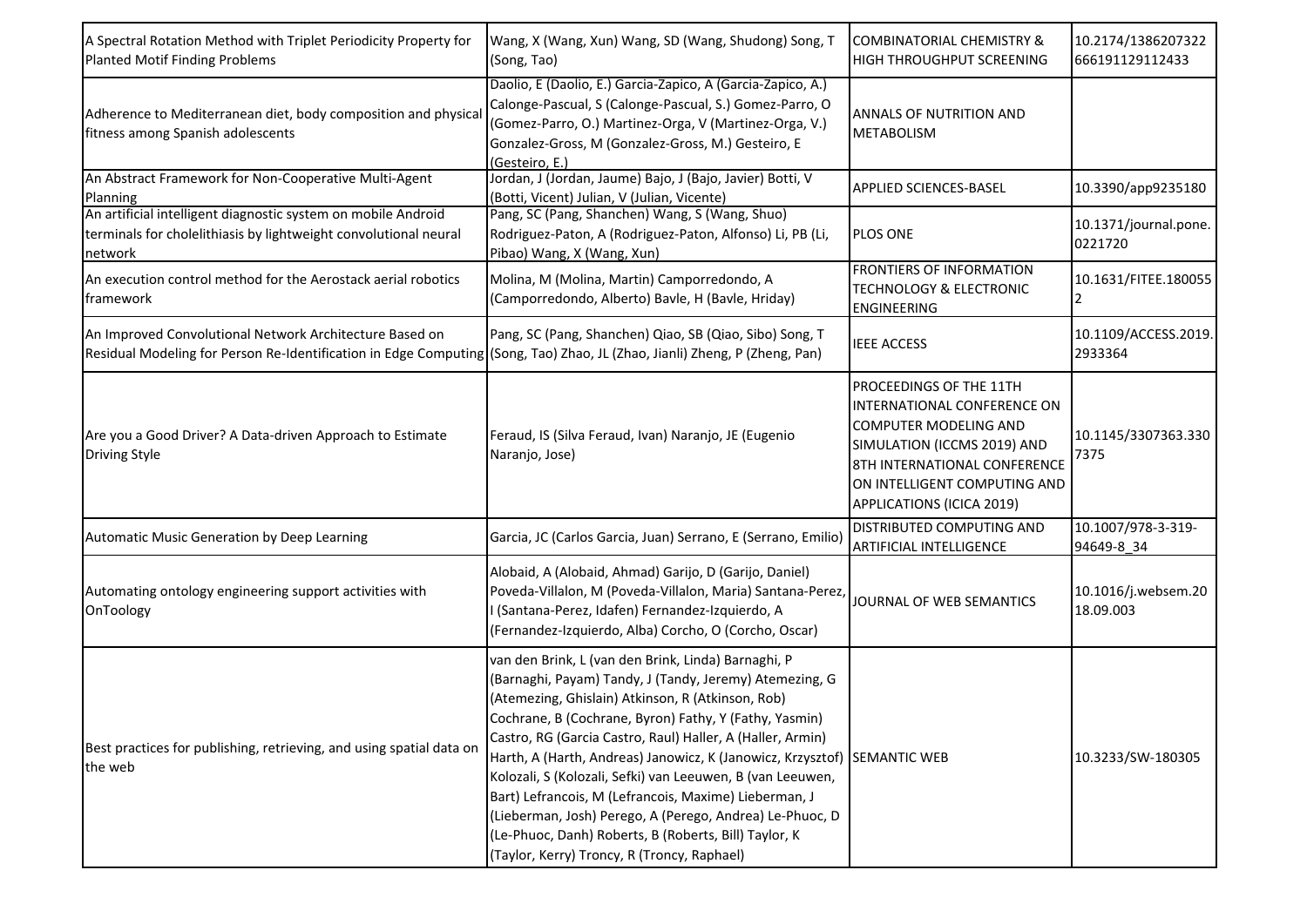| Boosting Object Detection in Cyberphysical Systems                                                                           | Buenaposada, JM (Buenaposada, Jose M.) Baumela, L<br>(Baumela, Luis)                                                                                                                                                                                                                                                                                          | UNDERSTANDING THE BRAIN<br>FUNCTION AND EMOTIONS, PT I                                | 10.1007/978-3-030-<br>19591-5 32 |
|------------------------------------------------------------------------------------------------------------------------------|---------------------------------------------------------------------------------------------------------------------------------------------------------------------------------------------------------------------------------------------------------------------------------------------------------------------------------------------------------------|---------------------------------------------------------------------------------------|----------------------------------|
| Cascade of encoder-decoder CNNs with learned coordinates<br>regressor for robust facial landmarks detection                  | Valle, R (Valle, Roberto) Buenaposada, JM (Buenaposada,<br>Jose M.) Baumela, L (Baumela, Luis)                                                                                                                                                                                                                                                                | Pattern Recognition Letters                                                           | 10.1016/j.patrec.2019<br>.10.012 |
| Characterization of Industry 4.0 Lean Management Problem-<br>Solving Behavioral Patterns Using EEG Sensors and Deep Learning | Villalba-Diez, J (Villalba-Diez, Javier) Zheng, XC (Zheng,<br>Xiaochen) Schmidt, D (Schmidt, Daniel) Molina, M (Molina, SENSORS<br>Martin)                                                                                                                                                                                                                    |                                                                                       | 10.3390/s19132841                |
| Circular Bayesian classifiers using wrapped Cauchy distributions                                                             | Leguey, I (Leguey, Ignacio) Bielza, C (Bielza, Concha)<br>Larranaga, P (Larranaga, Pedro)                                                                                                                                                                                                                                                                     | <b>DATA &amp; KNOWLEDGE</b><br><b>ENGINEERING</b>                                     | 10.1016/j.datak.2019.<br>05.005  |
| Classification of GABAergic interneurons by leading<br>neuroscientists                                                       | Mihaljevic, B (Mihaljevic, Bojan) Benavides-Piccione, R<br>(Benavides-Piccione, Ruth) Bielza, C (Bielza, Concha)<br>Larranaga, P (Larranaga, Pedro) DeFelipe, J (DeFelipe,<br>Javier)                                                                                                                                                                         | <b>SCIENTIFIC DATA</b>                                                                | 10.1038/s41597-019-<br>0246-8    |
| Completeness and consistency analysis for evolving knowledge<br>bases                                                        | Rashid, MRA (Rashid, Mohammad Rifat Ahmmad) Rizzo, G<br>(Rizzo, Giuseppe) Torchiano, M (Torchiano, Marco)<br>Mihindukulasooriya, N (Mihindukulasooriya, Nandana)<br>Corcho, O (Corcho, Oscar) Garcia-Castro, R (Garcia-Castro,<br>Raul)                                                                                                                       | JOURNAL OF WEB SEMANTICS                                                              | 10.1016/j.websem.20<br>18.11.004 |
| Computational methods for identifying the critical nodes in<br>biological networks                                           | Liu, XR (Liu, Xiangrong) Hong, ZY (Hong, Zengyan) Liu, J<br>(Liu, Juan) Lin, Y (Lin, Yuan) Rodriguez-Paton, A (Rodriguez-<br>Paton, Alfonso) Zou, Q (Zou, Quan) Zeng, XX (Zeng,<br>Xiangxiang)                                                                                                                                                                | Briefings in Bioinformatics                                                           | 10.1093/bib/bbz011               |
| Context aware ontology-based hybrid intelligent framework                                                                    | Sarwar, S (Sarwar, Sohail) Zia, S (Zia, Saad) ul Qayyum, Z (ul<br>Qayyum, Zia) Igbal, M (Igbal, Muddesar) Safyan, M (Safyan,<br>Muhammad) Mumtaz, S (Mumtaz, Shahid) Garcia-Castro, R<br>(Garcia-Castro, Raul) Kostromitin, K (Kostromitin,<br>Konstantin)                                                                                                    | <b>Transactions on Emerging</b><br>Telecommunications Technologies                    | 10.1002/ett.3729                 |
| CORAL: A Corpus of Ontological Requirements Annotated with<br>Lexico-Syntactic Patterns                                      | Fernandez-Izquierdo, A (Fernandez-Izquierdo, Alba)<br>Poveda-Villalon, M (Poveda-Villalon, Maria) Garcia-Castro,<br>R (Garcia-Castro, Raul)<br>Edited by<br>Hitzler, P (Hitzler, P) Fernandez, M (Fernandez, M)<br>Janowicz, K (Janowicz, K) Zaveri, A (Zaveri, A) Gray, AJG<br>(Gray, AJG) Lopez V (Lopez, V) Haller, A (Haller, A)<br>Hammar, K (Hammar, K) | SEMANTIC WEB, ESWC 2019                                                               | 10.1007/978-3-030-<br>21348-0 29 |
| Decision-Making in Forestry: A Review of the Hybridisation of<br>Multiple Criteria and Group Decision-Making Methods         | Ortiz-Urbina, E (Ortiz-Urbina, Esther) Gonzalez-Pachon, J<br>(Gonzalez-Pachon, Jacinto) Diaz-Balteiro, L (Diaz-Balteiro,<br>Luis)                                                                                                                                                                                                                             | <b>FORESTS</b>                                                                        | 10.3390/f10050375                |
| Deep collaborative filtering for prediction of disease genes                                                                 | Zeng, XX (Zeng, Xiangxiang) Lin, YL (Lin, Yinglai) He, YY (He,<br>Yuying) Lu, LY (Lu, Linyuan) Min, XP (Min, Xiaoping)<br>Rodriguez-Paton, A (Rodriguez-Paton, Alfonso)                                                                                                                                                                                       | leee/Acm Transactions on<br><b>Computational Biology And</b><br><b>Bioinformatics</b> | 10.1109/TCBB.2019.2<br>907536    |
| Deep Learning Prediction of Gait Based on Inertial Measurements                                                              | Romero-Hernandez, P (Romero-Hernandez, Pedro) Asiain,<br>JD (de Lope Asiain, Javier) Grana, M (Grana, Manuel)                                                                                                                                                                                                                                                 | UNDERSTANDING THE BRAIN<br>FUNCTION AND EMOTIONS, PT I                                | 10.1007/978-3-030-<br>19591-5_29 |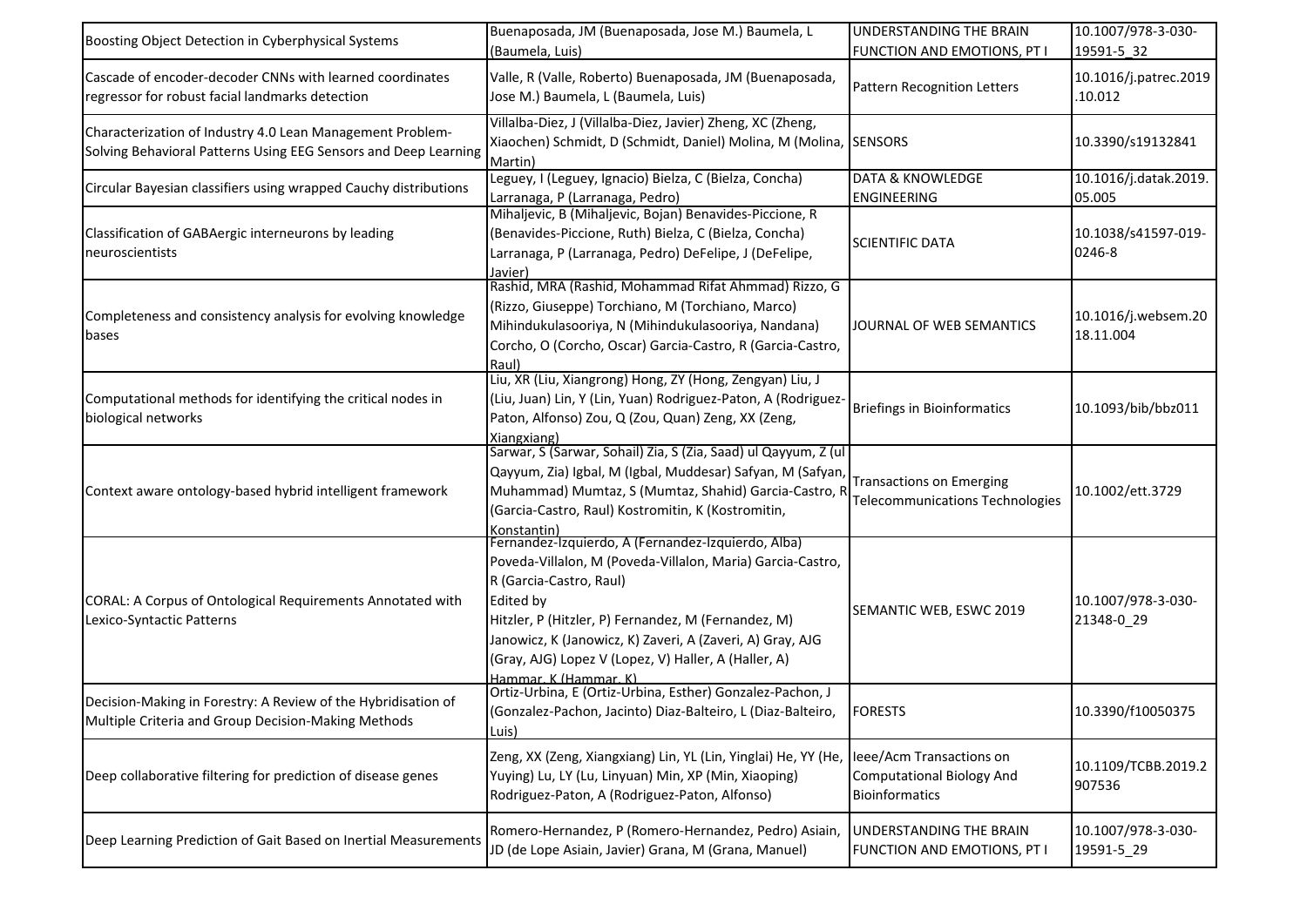| Deep neural network architectures for social services diagnosis in<br>smart cities                                           | Serrano, E (Serrano, Emilio) Bajo, J (Bajo, Javier)                                                                                                                                                                                                                   | FUTURE GENERATION COMPUTER<br><b>SYSTEMS-THE INTERNATIONAL</b><br>JOURNAL OF ESCIENCE                            | 10.1016/j.future.2019.<br>05.034 |
|------------------------------------------------------------------------------------------------------------------------------|-----------------------------------------------------------------------------------------------------------------------------------------------------------------------------------------------------------------------------------------------------------------------|------------------------------------------------------------------------------------------------------------------|----------------------------------|
| Deliberative and Epistemic Approaches to Democracy                                                                           | Poblet, M (Poblet, Marta) Casanovas, P (Casanovas,<br>Pompeu) Rodriguez-Doncel, V (Rodriguez-Doncel, Victor)                                                                                                                                                          | <b>LINKED DEMOCRACY:</b><br>FOUNDATIONS, TOOLS, AND<br><b>APPLICATIONS</b>                                       | 10.1007/978-3-030-<br>13363-4 2  |
| Double Layers Self-Organized Spiking Neural P Systems With Anti-<br>Spikes for Fingerprint Recognition                       | Ma, TM (Ma, Tongmao) Hao, SH (Hao, Shaohua) Wang, X<br>(Wang, Xun) Rodriguez-Paton, A (Rodriguez-Paton,<br>Alfonso) Wang, SD (Wang, Shudong) Song, T (Song, Tao)                                                                                                      | <b>IEEE ACCESS</b>                                                                                               | 10.1109/ACCESS.2019.<br>2958895  |
| Dynamical Task Switching in Cellular Computers                                                                               | Goni-Moreno, A (Goni-Moreno, Angel) de la Cruz, F (de la<br>Cruz, Fernando) Rodriguez-Paton, A (Rodriguez-Paton,<br>Alfonso) Amos, M (Amos, Martyn)                                                                                                                   | LIFE-BASEL                                                                                                       | 10.3390/life9010014              |
| Engineered toxin-intein antimicrobials can selectively target and<br>kill antibiotic-resistant bacteria in mixed populations | Lopez-Igual, R (Lopez-Igual, Rocio) Bernal-Bayard, J (Bernal-<br>Bayard, Joaquin) Rodriguez-Paton, A (Rodriguez-Paton,<br>Alfonso) Ghigo, JM (Ghigo, Jean-Marc) Mazel, D (Mazel,<br>Didier)                                                                           | NATURE BIOTECHNOLOGY                                                                                             | 10.1038/s41587-019-<br>0105-3    |
| Enhancing energy management at district and building levels via<br>an EM-KPI ontology                                        | Li, YH (Li, Yehong) Garcia-Castro, R (Garcia-Castro, Raul)<br>Mihindu                                                                                                                                                                                                 | <b>AUTOMATION IN CONSTRUCTION</b>                                                                                | 10.1016/j.autcon.2018<br>.12.010 |
| Evaluating the impact of semantic technologies on bibliographic<br>systems: A user-centred and comparative approach          | Rico, M (Rico, Mariano) Vila-Suero, D (Vila-Suero, Daniel)<br>Botezan, I (Botezan, Iuliana) Gomez-Perez, A (Gomez-<br>Perez, Asuncion)                                                                                                                                | JOURNAL OF WEB SEMANTICS                                                                                         | 10.1016/j.websem.20<br>19.03.001 |
| Extension of the BiDO Ontology to Represent Scientific<br>Production                                                         | Tapia-Leon, M (Tapia-Leon, Mariela) Santana-Perez, I<br>(Santana-Perez, Idafen) Poveda-Villalon, M (Poveda-<br>Villalon, Maria) Espinoza-Arias, P (Espinoza-Arias, Paola)<br>Chicaiza, J (Chicaiza, Janneth) Corcho, O (Corcho, Oscar)                                | PROCEEDINGS OF 2019 8TH<br>INTERNATIONAL CONFERENCE ON<br>EDUCATIONAL AND INFORMATION<br>TECHNOLOGY (ICEIT 2019) | 10.1145/3318396.331<br>8422      |
| Face alignment using a 3D deeply-initialized ensemble of<br>regression trees                                                 | Valle, R (Valle, Roberto) Buenaposada, JM (Buenaposada,<br>Jose M.) Valdes, A (Valdes, Antonio) Baumela, L (Baumela,<br>Luis)                                                                                                                                         | <b>Computer Vision And Image</b><br>Understanding                                                                | 10.1016/j.cviu.2019.1<br>02846   |
| Forgetting auxiliary atoms in forks                                                                                          | Aguado, F (Aguado, Felicidad) Cabalar, P (Cabalar, Pedro)<br>Fandinno, J (Fandinno, Jorge) Pearce, D (Pearce, David)<br>Perez, G (Perez, Gilberto) Vidal, C (Vidal, Concepcion)                                                                                       | ARTIFICIAL INTELLIGENCE                                                                                          | 10.1016/j.artint.2019.<br>07.005 |
| Fusion of Inertial Motion Sensors and Electroencephalogram for<br><b>Activity Detection</b>                                  | Araquistain, IB (Baglietto Araquistain, Ibai) Garmendia, X<br>(Garmendia, Xabier) Grana, M (Grana, Manuel) Asiain, JD<br>(Asiain, Javier de Lope)                                                                                                                     | UNDERSTANDING THE BRAIN<br>FUNCTION AND EMOTIONS, PT I                                                           | 10.1007/978-3-030-<br>19591-5_33 |
| Fuzzy Controller Inference via Gradient Descent to Model the<br>Longitudinal Behavior on Real Drivers                        | Diaz-Alvarez, A (Diaz-Alvarez, Alberto) Serradilla-Garcia, F<br>(Serradilla-Garcia, Francisco) Jimenez-Alonso, F (Jimenez-<br>Alonso, Felipe) Talavera-Munoz, E (Talavera-Munoz, Edgar) VEHICLES SYMPOSIUM (IV19)<br>Olaverri-Monreal, C (Olaverri-Monreal, Cristina) | 2019 30TH IEEE INTELLIGENT                                                                                       |                                  |
| How to Validate Ontologies with Themis                                                                                       | Fernandez-Izquierdo, A (Fernandez-Izquierdo, Alba) Garcia-SEMANTIC WEB: ESWC 2019<br>Castro, R (Garcia-Castro, Raul)                                                                                                                                                  | SATELLITE EVENTS                                                                                                 | 10.1007/978-3-030-<br>32327-1_11 |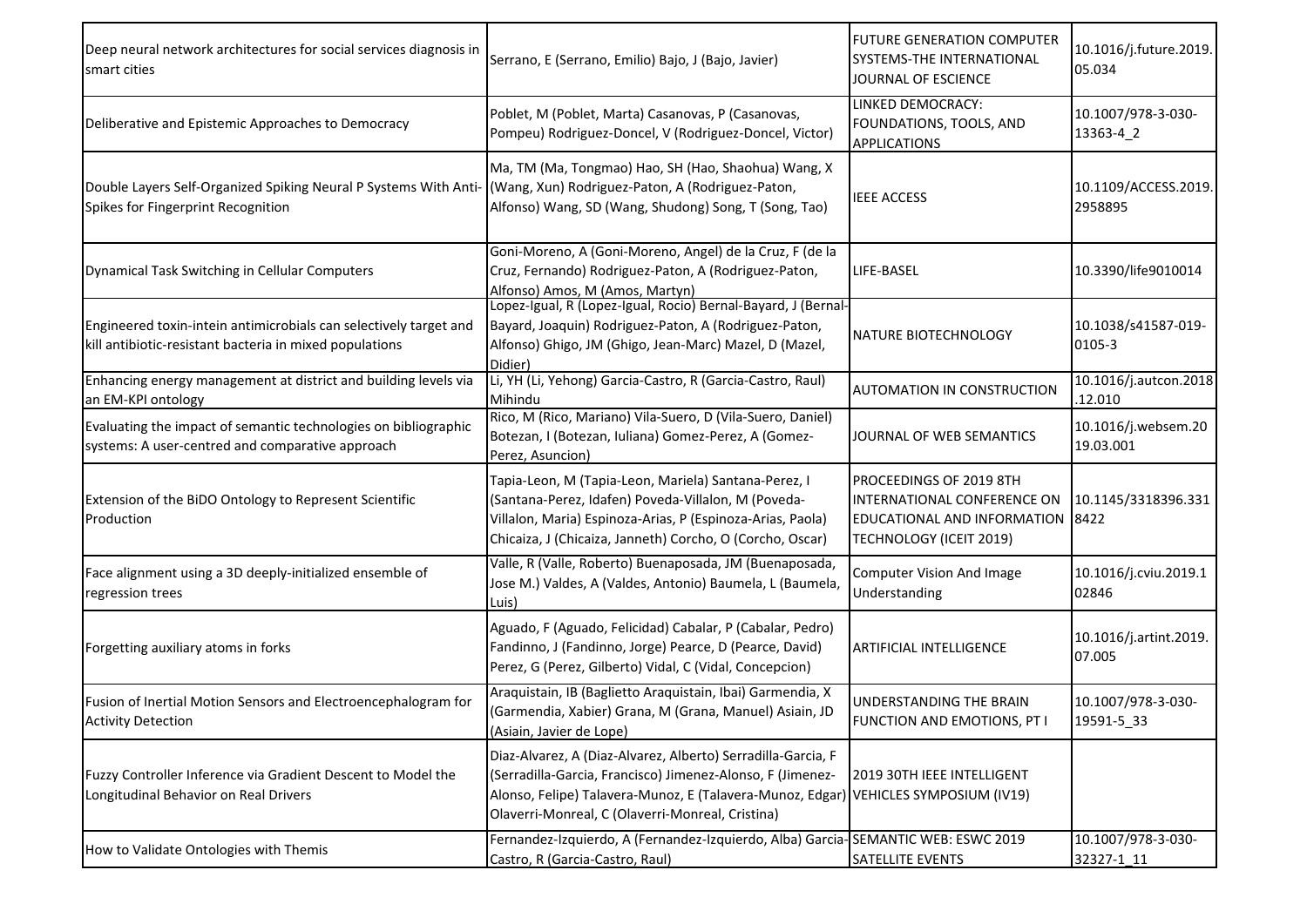| Hybrid UV-C/microfiltration process in membrane photoreactor<br>for wastewater disinfection             | Rodriguez-Chueca, J (Rodriguez-Chueca, Jorge) Mesones, S ENVIRONMENTAL SCIENCE AND<br>(Mesones, Sandra) Marugan, J (Marugan, Javier)                                                                                                                                   | <b>POLLUTION RESEARCH</b>                                                      | 10.1007/s11356-018-<br>$3262-x$        |
|---------------------------------------------------------------------------------------------------------|------------------------------------------------------------------------------------------------------------------------------------------------------------------------------------------------------------------------------------------------------------------------|--------------------------------------------------------------------------------|----------------------------------------|
| ICD-10-CM extension with ICD-9 diagnosis codes to support<br>integrated access to clinical legacy data  | Hernandez-Ibarburu, G (Hernandez-Ibarburu, G.) Perez-<br>Rey, D (Perez-Rey, D.) Alonso-Oset, E (Alonso-Oset, E.)<br>Alonso-Calvo, R (Alonso-Calvo, R.) de Schepper, K (de<br>Schepper, K.) Meloni, L (Meloni, L.) Claerhout, B<br>(Claerhout, B.)                      | <b>INTERNATIONAL JOURNAL OF</b><br><b>MEDICAL INFORMATICS</b>                  | 10.1016/j.ijmedinf.201<br>9.06.010     |
| ICD-10-PCS extension with ICD-9 procedure codes to support<br>integrated access to clinical legacy data | Hernandez-Ibarburu, G (Hernandez-Ibarburu, G.) Perez-<br>Rey, D (Perez-Rey, D.) Alonso-Oset, E (Alonso-Oset, E.)<br>Alonso-Calvo, R (Alonso-Calvo, R.) Voets, D (Voets, D.)<br>Mueller, C (Mueller, C.) Claerhout, B (Claerhout, B.)<br>Custodix, NV (Custodix, N. V.) | INTERNATIONAL JOURNAL OF<br><b>MEDICAL INFORMATICS</b>                         | 10.1016/j.ijmedinf.201<br>8.11.002     |
| Introduction to the Special Issue "Artificial Intelligence Knowledge<br>Representation"                 | Di Maio, P (Di Maio, Paola) Suarez-Figueroa, MC (Carmen<br>Suarez-Figueroa, Mari)                                                                                                                                                                                      | <b>SYSTEMS</b>                                                                 | 10.3390/systems7030<br>035             |
| Learning tractable Bayesian networks in the space of elimination<br>orders                              | Benjumeda, M (Benjumeda, Marco) Bielza, C (Bielza,<br>Concha) Larranaga, P (Larranaga, Pedro)                                                                                                                                                                          | ARTIFICIAL INTELLIGENCE                                                        | 10.1016/j.artint.2018.<br>11.007       |
| Legal Linked Data Ecosystems and the Rule of Law                                                        | Poblet, M (Poblet, Marta) Casanovas, P (Casanovas,<br>Pompeu) Rodriguez-Doncel, V (Rodriguez-Doncel, Victor)                                                                                                                                                           | LINKED DEMOCRACY:<br>FOUNDATIONS, TOOLS, AND<br><b>APPLICATIONS</b>            | 10.1007/978-3-030-<br>13363-4_5        |
| Linked Democracy Foundations, Tools, and Applications<br>Conclusion                                     | Poblet, M (Poblet, Marta) Casanovas, P (Casanovas,<br>Pompeu) Rodriguez-Doncel, V (Rodriguez-Doncel, Victor)                                                                                                                                                           | LINKED DEMOCRACY:<br>FOUNDATIONS, TOOLS, AND<br><b>APPLICATIONS</b>            | 10.1007/978-3-030-<br>13363-4_6        |
| Linked Democracy Foundations, Tools, and Applications<br>Introduction to Linked Data                    | Poblet, M (Poblet, Marta) Casanovas, P (Casanovas,<br>Pompeu) Rodriguez-Doncel, V (Rodriguez-Doncel, Victor)                                                                                                                                                           | LINKED DEMOCRACY:<br>FOUNDATIONS, TOOLS, AND<br><b>APPLICATIONS</b>            | 10.1007/978-3-030-<br>13363-4_1        |
| Linked Democracy Foundations, Tools, and Applications Preface                                           | Poblet, M (Poblet, Marta) Casanovas, P (Casanovas,<br>Pompeu) Rodriguez-Doncel, V (Rodriguez-Doncel, Victor)                                                                                                                                                           | LINKED DEMOCRACY:<br>FOUNDATIONS, TOOLS, AND<br><b>APPLICATIONS</b>            |                                        |
| Machine Learning in Biomedical Informatics                                                              | Fernandez-Lozano, C (Fernandez-Lozano, Carlos) Carballal,<br>A (Carballal, Adrian) Munteanu, CR (Munteanu, Cristian R.)<br>Gestal, M (Gestal, Marcos) Maojo, V (Maojo, Victor) Pazos, ENGINEERING, VOL 3<br>A (Pazos, Alejandro                                        | <b>ENCYCLOPEDIA OF BIOMEDICAL</b>                                              | 10.1016/B978-0-12-<br>801238-3.10876-1 |
| Meta-Path Methods for Prioritizing Candidate Disease miRNAs                                             | Zhang, X (Zhang, Xuan) Zou, Q (Zou, Quan) Rodriguez-<br>Paton, A (Rodriguez-Paton, Alfonso) Zeng, XX (Zeng,<br>Xiangxiang)                                                                                                                                             | IEEE-ACM TRANSACTIONS ON<br>COMPUTATIONAL BIOLOGY AND<br><b>BIOINFORMATICS</b> | 10.1109/TCBB.2017.2<br>776280          |
| Multilayered Linked Democracy                                                                           | Poblet, M (Poblet, Marta) Casanovas, P (Casanovas,<br>Pompeu) Rodriguez-Doncel, V (Rodriguez-Doncel, Victor)                                                                                                                                                           | LINKED DEMOCRACY:<br>FOUNDATIONS, TOOLS, AND<br>APPLICATIONS                   | 10.1007/978-3-030-<br>13363-4_3        |
| Ontological Representation of Smart City Data: From Devices to<br><b>Cities</b>                         | Espinoza-Arias, P (Espinoza-Arias, Paola) Poveda-Villalon,<br>M (Poveda-Villalon, Maria) Garcia-Castro, R (Garcia-Castro, APPLIED SCIENCES-BASEL<br>Raul) Corcho, O (Corcho, Oscar)                                                                                    |                                                                                | 10.3390/app9010032                     |
| Ontology based E-learning framework: A personalized, adaptive<br>and context aware model                | Sarwar, S (Sarwar, Sohail) Ul Qayyum, Z (Ul Qayyum, Zia)<br>Garcia-Castro, R (Garcia-Castro, Raul) Safyan, M (Safyan,<br>Muhammad) Munir, RF (Munir, Rana Faisal)                                                                                                      | MULTIMEDIA TOOLS AND<br><b>APPLICATIONS</b>                                    | 10.1007/s11042-019-<br>08125-8         |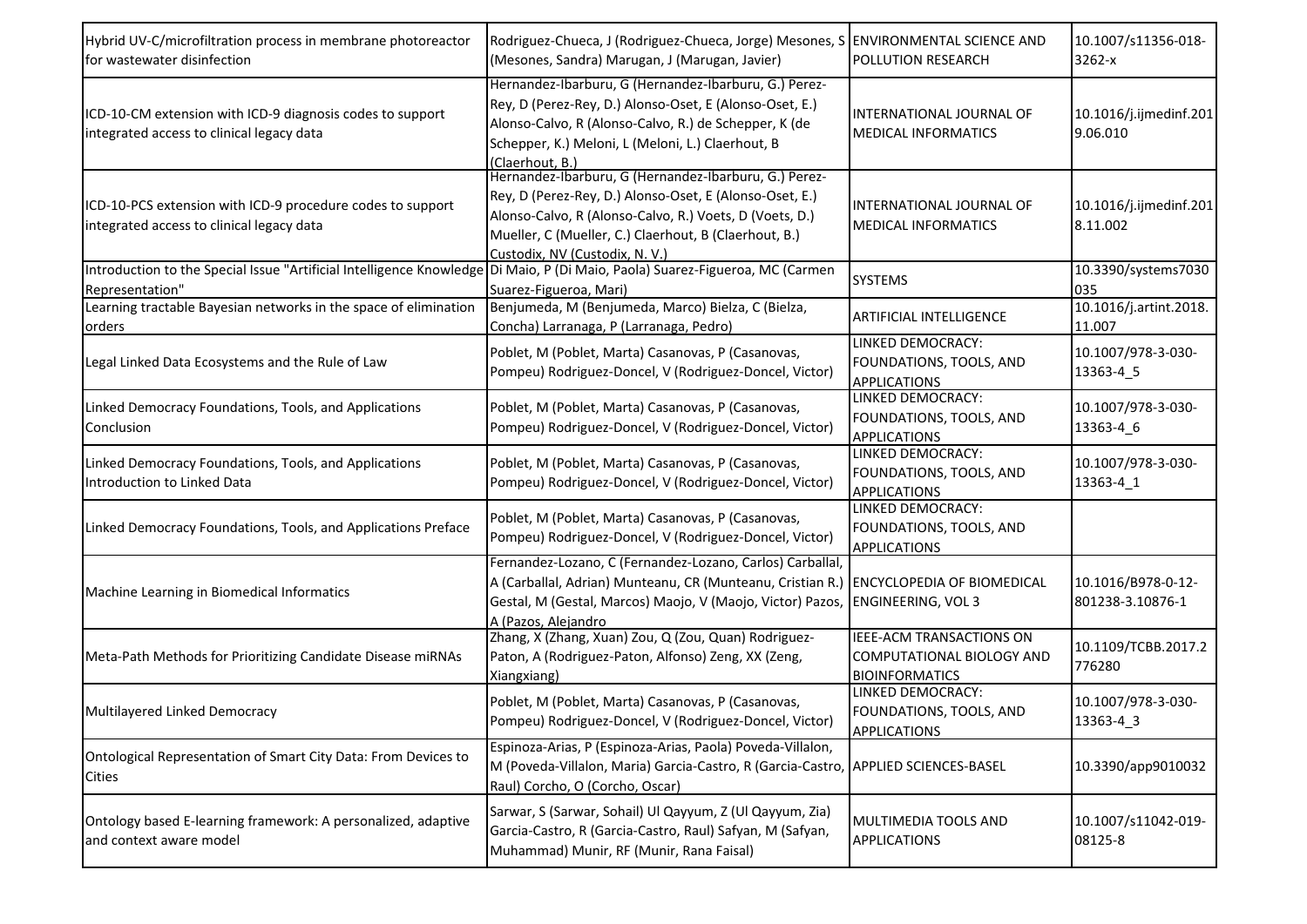| Ontology evolution for personalised and adaptive activity<br>recognition                                                                                          | Safyan, M (Safyan, Muhammad) Ul Qayyum, Z (Ul Qayyum,<br>Zia) Sarwar, S (Sarwar, Sohail) Iqbal, M (Iqbal, Muddesar)<br>Castro, RG (Castro, Raul Garcia) Al-Dulaimi, A (Al-Dulaimi,<br>Anwer)                                                                                                                                                                                                          | IET WIRELESS SENSOR SYSTEMS                                                             | 10.1049/iet-<br>wss.2018.5209     |
|-------------------------------------------------------------------------------------------------------------------------------------------------------------------|-------------------------------------------------------------------------------------------------------------------------------------------------------------------------------------------------------------------------------------------------------------------------------------------------------------------------------------------------------------------------------------------------------|-----------------------------------------------------------------------------------------|-----------------------------------|
| Ontology-driven semantic unified modelling for concurrent<br>activity recognition (OSCAR)                                                                         | Safyan, M (Safyan, Muhammad) Ul Qayyum, Z (Ul Qayyum,<br>Zia) Sarwar, S (Sarwar, Sohail) Garcia-Castro, R (Garcia-<br>Castro, Raul) Ahmed, M (Ahmed, Mehtab)                                                                                                                                                                                                                                          | MULTIMEDIA TOOLS AND<br><b>APPLICATIONS</b>                                             | 10.1007/s11042-018-<br>6318-5     |
| Participation of women in doctorate, research, innovation, and<br>management activities at Universidad Politecnica de Madrid:<br>analysis of the decade 2006-2016 | Hernandez-Martin, E (Hernandez-Martin, Estela) Calle, F<br>(Calle, Fernando) Duenas, JC (Duenas, Juan C.) Holgado, M<br>(Holgado, Miguel) Gomez-Perez, A (Gomez-Perez,<br>Asuncion)                                                                                                                                                                                                                   | <b>SCIENTOMETRICS</b>                                                                   | 10.1007/s11192-019-<br>03179-9    |
| Potentially inappropriate medications in older adults with HIV in<br>the region of Madrid, Spain                                                                  | Lopez-Centeno, B (Lopez-Centeno, B.) Badenes-Olmedo, C<br>(Badenes-Olmedo, C.) Mataix-Sanjuan, A (Mataix-Sanjuan,<br>A.) Bellon-Cano, JM (Bellon-Cano, J. M.) Perez-Latorre, L<br>(Perez-Latorre, L.) Lopez, JC (Lopez, J. C.) Benedi, J (Benedi, HIV MEDICINE<br>J.) Khoo, S (Khoo, S.) Marzolini, C (Marzolini, C.) Calvo-<br>Alcantara, M (Calvo-Alcantara, M. J.) Berenguer, J<br>(Berenguer, J.) |                                                                                         |                                   |
| Prediction and Decision-Making in Intelligent Environments<br>Supported by Knowledge Graphs, A Systematic Review                                                  | Amador-Dominguez, E (Amador-Dominguez, Elvira)<br>Serrano, E (Serrano, Emilio) Manrique, D (Manrique,<br>Daniel) De Paz, JF (De Paz, Juan F.)                                                                                                                                                                                                                                                         | <b>Sensors</b>                                                                          | 10.3390/s19081774                 |
| Random Forests for Regression as a Weighted Sum of k-Potential<br><b>Nearest Neighbors</b>                                                                        | Fernandez-Gonzalez, P (Fernandez-Gonzalez, Pablo) Bielza,<br>C (Bielza, Concepcion) Larranaga, P (Larranaga, Pedro)                                                                                                                                                                                                                                                                                   | <b>IEEE ACCESS</b>                                                                      | 10.1109/ACCESS.2019.<br>2900755   |
| Recognizing Cognitive Activities Through Eye Tracking                                                                                                             | Moraleda, S (Moraleda, Sara) Asiain, JD (de Lope Asiain,<br>Javier) Grana, M (Grana, Manuel)                                                                                                                                                                                                                                                                                                          | UNDERSTANDING THE BRAIN<br>FUNCTION AND EMOTIONS, PT I                                  | 10.1007/978-3-030-<br>19591-5 30  |
| Reducing Unnecessary Alerts in Pedestrian Protection Systems<br><b>Based on P2V Communications</b>                                                                | Soto, I (Soto, Ignacio) Jimenez, F (Jimenez, Felipe)<br>Calderon, M (Calderon, Maria) Naranjo, JE (Naranjo, Jose<br>E.) Anaya, JJ (Anaya, Jose J.)                                                                                                                                                                                                                                                    | Electronics                                                                             | 10.3390/electronics80<br>30360    |
| Revisiting Explicit Negation in Answer Set Programming                                                                                                            | Aguado, F (Aguado, Felicidad) Cabalar, P (Cabalar, Pedro)<br>Fandinno, J (Fandinno, Jorge) Pearce, D (Pearce, David)<br>Perez, G (Perez, Gilberto) Vidal, C (Vidal, Concepcion)                                                                                                                                                                                                                       | THEORY AND PRACTICE OF LOGIC<br><b>PROGRAMMING</b>                                      | 10.1017/S1471068419<br>000267     |
| SAD Generator: Eating Our Own Dog Food to Generate KGs and<br><b>Websites for Academic Events</b>                                                                 | Heyvaert, P (Heyvaert, Pieter) Chaves-Fraga, D (Chaves-<br>Fraga, David) Priyatna, F (Priyatna, Freddy) Sequeda, J<br>(Sequeda, Juan) Dimou, A (Dimou, Anastasia)                                                                                                                                                                                                                                     | SEMANTIC WEB: ESWC 2019<br><b>SATELLITE EVENTS</b>                                      | 10.1007/978-3-030-<br>32327-1_19  |
| Scalable Cross-lingual Document Similarity through Language-<br>specific Concept Hierarchies                                                                      | Badenes-Olmedo, C (Badenes-Olmedo, Carlos) Redondo-<br>Garcia, JL (Redondo-Garcia, Jose Luis) Corcho, O (Corcho,<br>Oscar)                                                                                                                                                                                                                                                                            | PROCEEDINGS OF THE 10TH<br>INTERNATIONAL CONFERENCE ON<br>KNOWLEDGE CAPTURE (K-CAP '19) | 10.1145/3360901.336<br>4444       |
| Semantic analysis and lexical implementation functions                                                                                                            | Boguslavsky, I (Boguslavsky, Igor)                                                                                                                                                                                                                                                                                                                                                                    | SCANDO-SLAVICA                                                                          | 10.1080/00806765.20<br>19.1586575 |
| Social Intelligence                                                                                                                                               | Herzig, A (Herzig, Andreas) Lorini, E (Lorini, Emiliano)<br>Pearce, D (Pearce, David)                                                                                                                                                                                                                                                                                                                 | AI & SOCIETY                                                                            | 10.1007/s00146-017-<br>0782-8     |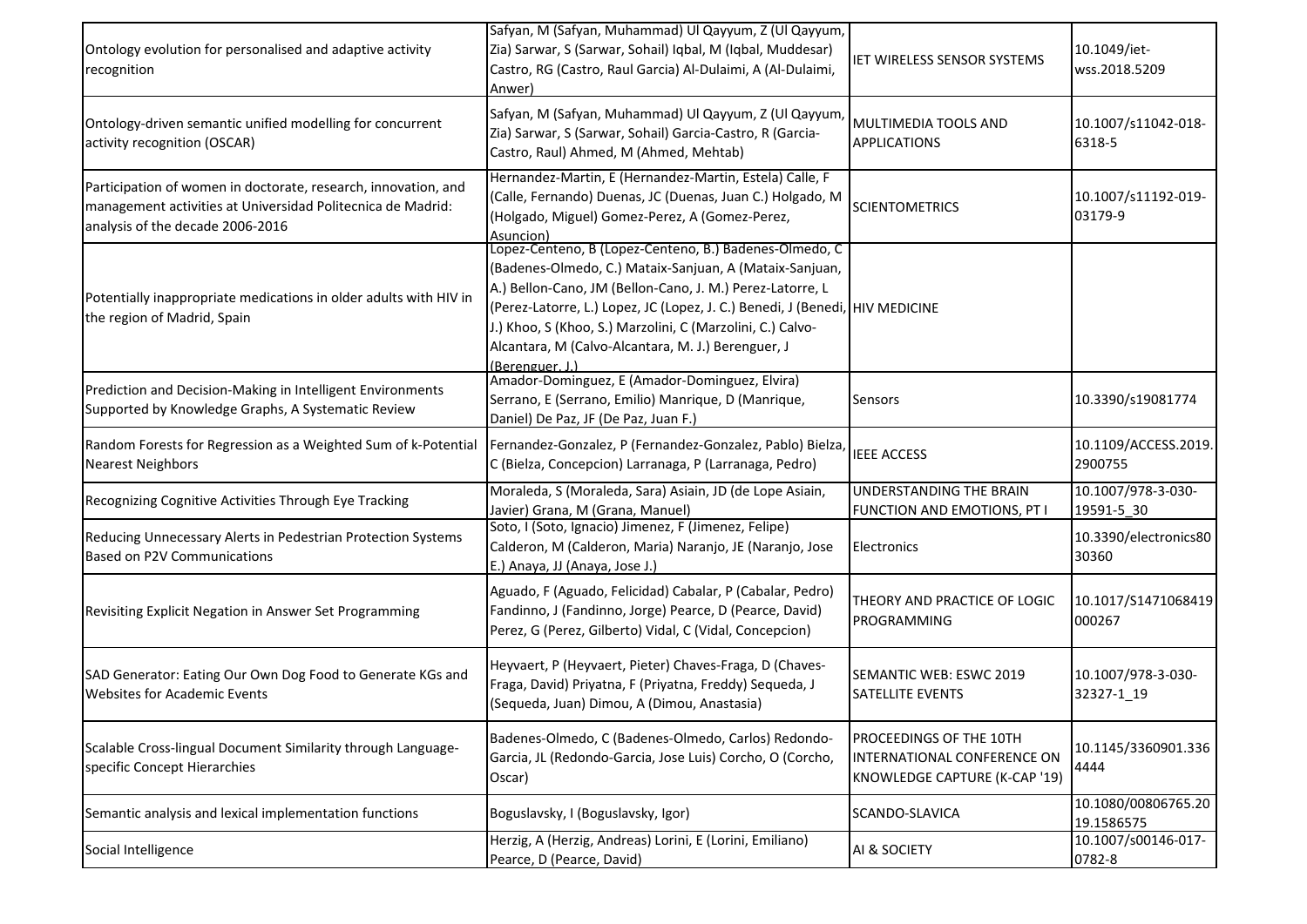| Social Services Diagnosis by Deep Learning                                                                                              | Serrano, E (Serrano, Emilio) del Pozo-Jimenez, P (del Pozo-<br>Jimenez, Pedro)                                                                                                                                                                                                                                                | <b>DISTRIBUTED COMPUTING AND</b><br>ARTIFICIAL INTELLIGENCE                                                      | 10.1007/978-3-319-<br>94649-8 38       |
|-----------------------------------------------------------------------------------------------------------------------------------------|-------------------------------------------------------------------------------------------------------------------------------------------------------------------------------------------------------------------------------------------------------------------------------------------------------------------------------|------------------------------------------------------------------------------------------------------------------|----------------------------------------|
| Spanish Corpora for Sentiment Analysis: a Survey                                                                                        | Navas-Loro, M (Navas-Loro, Maria) Rodriguez-Doncel, V<br>(Rodriguez-Doncel, Victor)                                                                                                                                                                                                                                           | Language Resources And<br>Evaluation                                                                             | 10.1007/s10579-019-<br>09470-8         |
| Spiking Neural P Systems With Learning Functions                                                                                        | Song, T (Song, Tao) Pan, LQ (Pan, Linqiang) Wu, TF (Wu,<br>Tingfang) Zheng, P (Zheng, Pan) Wong, MLD (Wong, M. L.<br>Dennis) Rodriguez-Paton, A (Rodriguez-Paton, Alfonso)                                                                                                                                                    | <b>IEEE TRANSACTIONS ON</b><br><b>NANOBIOSCIENCE</b>                                                             | 10.1109/TNB.2019.28<br>96981           |
| Survey of agent-based cloud computing applications                                                                                      | De la Prieta, F (De la Prieta, Fernando) Rodriguez-Gonzalez,<br>S (Rodriguez-Gonzalez, Sara) Chamoso, P (Chamoso, Pablo)<br>Corchado, JM (Manuel Corchado, Juan) Bajo, J (Bajo,<br>Javier)                                                                                                                                    | <b>FUTURE GENERATION COMPUTER</b><br>SYSTEMS-THE INTERNATIONAL<br>JOURNAL OF ESCIENCE                            | 10.1016/j.future.2019.<br>04.037       |
| Taxi dispatching strategies with compensations                                                                                          | Billhardt, H (Billhardt, Holger) Fernandez, A (Fernandez,<br>Alberto) Ossowski, S (Ossowski, Sascha) Palanca, J<br>(Palanca, Javier) Bajo, J (Bajo, Javier)                                                                                                                                                                   | <b>Expert Systems With Applications</b>                                                                          | 10.1016/j.eswa.2019.<br>01.001         |
| TempCourt: evaluation of temporal taggers on a new corpus of<br>court decisions                                                         | Navas-Loro, M (Navas-Loro, Maria) Filtz, E (Filtz, Erwin)<br>Rodriguez-Doncel, V (Rodriguez-Doncel, Victor) Polleres, A<br>(Polleres, Axel) Kirrane, S (Kirrane, Sabrina)                                                                                                                                                     | KNOWLEDGE ENGINEERING<br><b>REVIEW</b>                                                                           | 10.1017/S0269888919<br>000195          |
| The modular SSN ontology: A joint W3C and OGC standard<br>specifying the semantics of sensors, observations, sampling, and<br>actuation | Haller, A (Haller, Armin) Janowicz, K (Janowicz, Krzysztof)<br>Cox, SJD (Cox, Simon J. D.) Lefrancois, M (Lefrancois,<br>Maxime) Taylor, K (Taylor, Kerry) Phuoc, DL (Danh Le<br>Phuoc) Lieberman, J (Lieberman, Joshua) Garcia-Castro, R<br>(Garcia-Castro, Raul) Atkinson, R (Atkinson, Rob) Stadler, C<br>(Stadler, Claus) | <b>SEMANTIC WEB</b>                                                                                              | 10.3233/SW-180320                      |
| The Multi-Armed Bandit Problem under Delayed Rewards<br>Conditions in Digital Campaign Management                                       | Martin, M (Martin, M.) Jimenez-Martin, A (Jimenez-<br>Martin, A.) Mateos, A (Mateos, A.)                                                                                                                                                                                                                                      | 2019 6TH INTERNATIONAL<br>CONFERENCE ON CONTROL,<br>DECISION AND INFORMATION<br><b>TECHNOLOGIES (CODIT 2019)</b> |                                        |
| Toward proactive social inclusion powered by machine learning                                                                           | Serrano, E (Serrano, Emilio) Suarez-Figueroa, MC (Carmen<br>Suarez-Figueroa, Mari) Gonzalez-Pachon, J (Gonzalez-<br>Pachon, Jacinto) Gomez-Perez, A (Gomez-Perez, Asuncion)                                                                                                                                                   | KNOWLEDGE AND INFORMATION<br><b>SYSTEMS</b>                                                                      | 10.1007/s10115-018-<br>1230-x          |
| Towards a Linked Democracy Model                                                                                                        | Poblet, M (Poblet, Marta) Casanovas, P (Casanovas,<br>Pompeu) Rodriguez-Doncel, V (Rodriguez-Doncel, Victor)                                                                                                                                                                                                                  | LINKED DEMOCRACY:<br>FOUNDATIONS, TOOLS, AND<br><b>APPLICATIONS</b>                                              | 10.1007/978-3-030-<br>13363-4 4        |
| Tractable learning of Bayesian networks from partially observed<br>data                                                                 | Benjumeda, M (Benjumeda, Marco) Luengo-Sanchez, S<br>(Luengo-Sanchez, Sergio) Larranaga, P (Larranaga, Pedro)<br>Bielza, C (Bielza, Concha)                                                                                                                                                                                   | <b>Pattern Recognition</b>                                                                                       | 10.1016/j.patcog.2019<br>.02.025       |
| Translational Bioinformatics: Informatics, Medicine, and -Omics                                                                         | Paraiso-Medina, S (Paraiso-Medina, Sergio) Perez-Rey, D<br>(Perez-Rey, David) Alonso-Calvo, R (Alonso-Calvo, Raul)<br>Munteanu, CR (Munteanu, Cristian R.) Pazos, A (Pazos,<br>Alejandro) Kulikowski, CA (Kulikowski, Casimir A.) Maojo, V<br>(Maojo, Victor)                                                                 | <b>ENCYCLOPEDIA OF BIOMEDICAL</b><br><b>ENGINEERING, VOL 3</b>                                                   | 10.1016/B978-0-12-<br>801238-3.10879-7 |
| U-Next: A Novel Convolution Neural Network With an<br>Aggregation U-Net Architecture for Gallstone Segmentation in CT<br>Images         | Song, T (Song, Tao) Meng, F (Meng, Fan) Rodriguez-Paton,<br>A (Rodriguez-Paton, Alfonso) Li, PB (Li, Pibao) Zheng, P<br>(Zheng, Pan) Wang, X (Wang, Xun)                                                                                                                                                                      | <b>IEEE ACCESS</b>                                                                                               | 10.1109/ACCESS.2019.<br>2953934        |